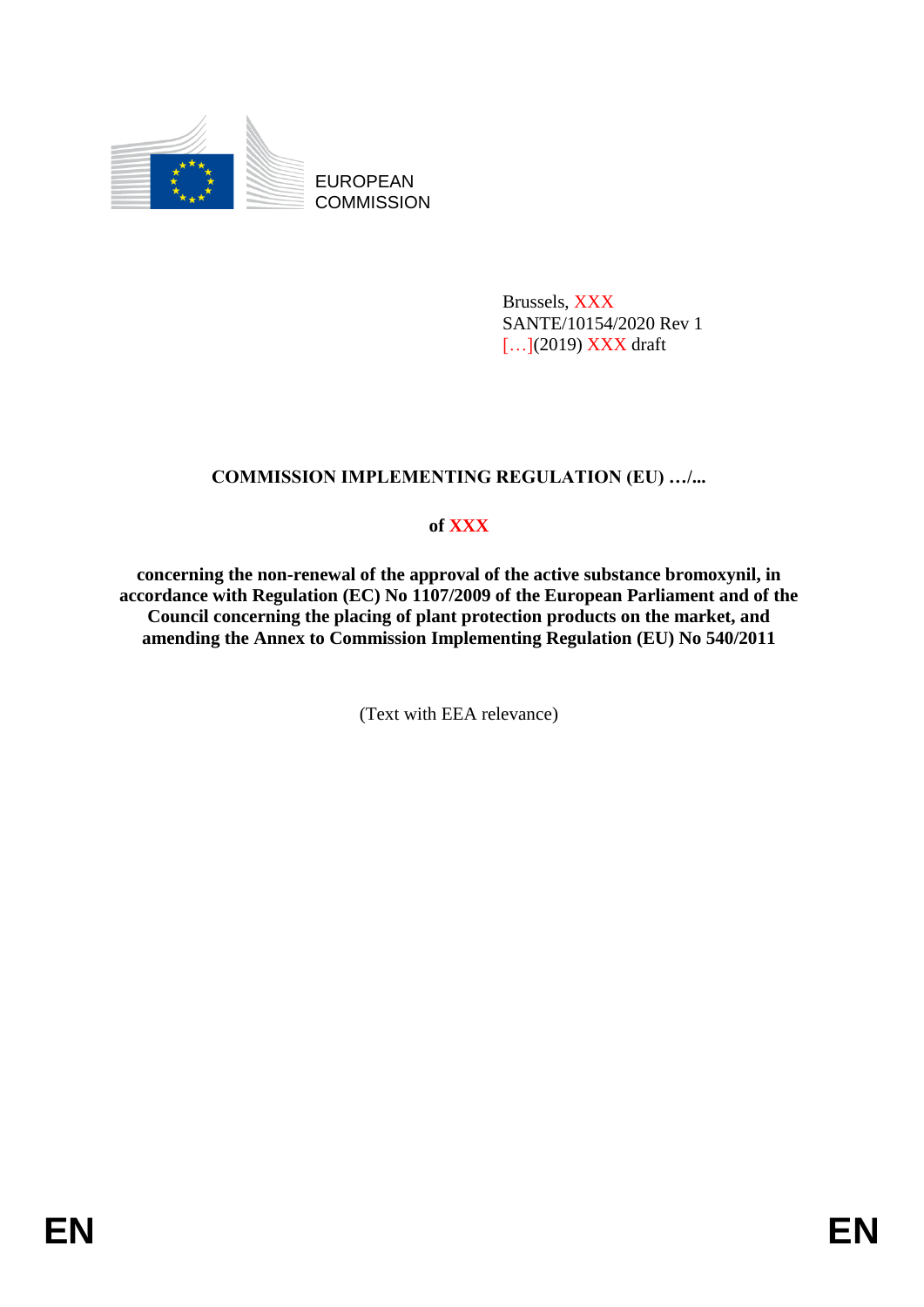## **COMMISSION IMPLEMENTING REGULATION (EU) …/...**

### **of XXX**

**concerning the non-renewal of the approval of the active substance bromoxynil, in accordance with Regulation (EC) No 1107/2009 of the European Parliament and of the Council concerning the placing of plant protection products on the market, and amending the Annex to Commission Implementing Regulation (EU) No 540/2011**

### (Text with EEA relevance)

#### THE EUROPEAN COMMISSION,

Having regard to the Treaty on the Functioning of the European Union,

Having regard to Regulation (EC) No 1107/2009 of the European Parliament and of the Council of 21 October 2009 concerning the placing of plant protection products on the market and repealing Council Directives  $79/117/EEC$  and  $91/414/EEC<sup>1</sup>$ , and in particular Article 20(1) and Article 78(2) thereof,

Whereas:

- (1) Commission Directive 2004/58/EC<sup>2</sup> included bromoxynil as an active substance in Annex I to Council Directive 91/414/EEC<sup>3</sup>.
- (2) Active substances included in Annex I to Directive 91/414/EEC are deemed to have been approved under Regulation (EC) No 1107/2009 and are listed in Part A of the Annex to Commission Implementing Regulation (EU) No 540/2011<sup>4</sup>.
- (3) The approval of the active substance bromoxynil, as set out in Part A of the Annex to Implementing Regulation (EU) No 540/2011, expires on 31 July 2020.
- (4) An application for the renewal of the approval of the active substance bromoxynil was submitted in accordance with Article 1 of Commission Implementing Regulation (EU) No 844/2012<sup>5</sup> within the time period provided for in that Article.
- (5) The applicant submitted the supplementary dossiers required in accordance with Article 6 of Implementing Regulation (EU) No 844/2012. The application was found to be complete by the rapporteur Member State.

<sup>&</sup>lt;u>.</u>  $\frac{1}{2}$  OJ L 309, 24.11.2009, p. 1.

<sup>2</sup> Commission Directive 2004/58/EC of 23 April 2004 amending Council Directive 91/414/EEC to include alpha-cypermethrin, benalaxyl, bromoxynil, desmedipham, ioxynil and phenmedipham as active substances (OJ L 120, 24.4.2004, p. 26).

<sup>&</sup>lt;sup>3</sup> Council Directive 91/414/EEC of 15 July 1991 concerning the placing of plant protection products on the market (OJ L 230, 19.8.1991, p. 1).

<sup>&</sup>lt;sup>4</sup> Commission Implementing Regulation (EU) No 540/2011 of 25 May 2011 implementing Regulation (EC) No 1107/2009 of the European Parliament and of the Council as regards the list of approved active substances (OJ L 153, 11.6.2011, p. 1).

<sup>5</sup> Commission Implementing Regulation (EU) No 844/2012 of 18 September 2012 setting out the provisions necessary for the implementation of the renewal procedure for active substances, as provided for in Regulation (EC) No 1107/2009 of the European Parliament and of the Council concerning the placing of plant protection products on the market (OJ L 252, 19.9.2012, p. 26).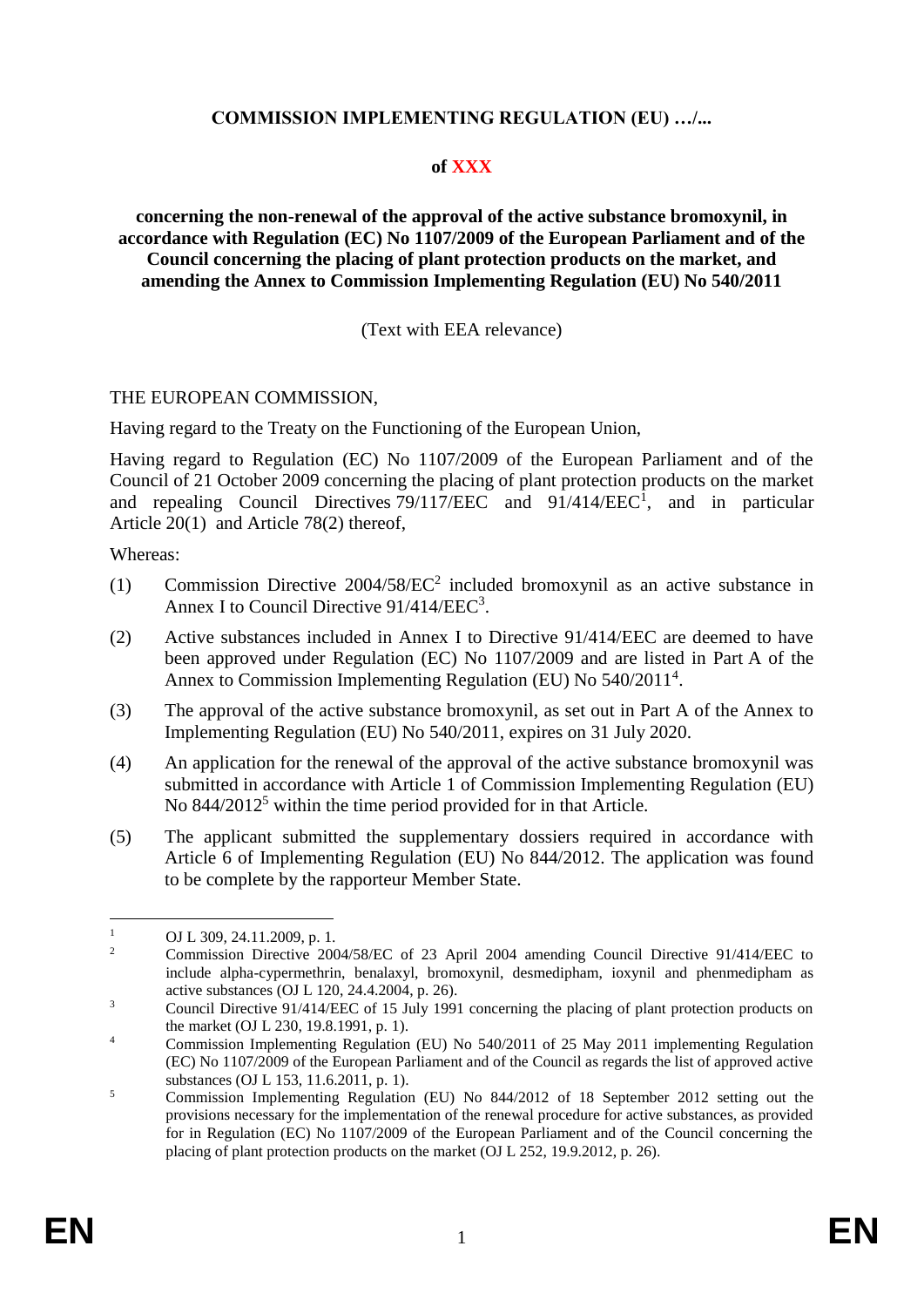- (6) The rapporteur Member State prepared a renewal assessment report in consultation with the co-rapporteur Member State and submitted it to the European Food Safety Authority ('the Authority') and the Commission on 21 March 2016.
- (7) The Authority made the supplementary summary dossier available to the public. The Authority also circulated the renewal assessment report to the applicant and to the Member States for comments and launched a public consultation on it. The Authority forwarded the comments received to the Commission.
- (8) On 10 Aril 2017, the Authority communicated to the Commission its conclusion<sup>6</sup> on whether bromoxynil can be expected to meet the approval criteria provided for in Article 4 of Regulation (EC) No 1107/2009.
- (9) The conclusion of the Authority indicates that, during the peer review, experts from Member States and the Authority suggested that bromoxynil, currently subject to harmonised classification and labelling in accordance with Regulation (EC) No 1272/2008<sup>7</sup> as toxic for reproduction category 2, should be classified as toxic for reproduction category 1B in accordance with the criteria laid down in that Regulation. The Commission therefore requested the Authority to consider whether negligible exposure in accordance with Point 3.6.4 of Annex II to Regulation (EC) No 1107/2009 could be demonstrated. On 8 November 2018, the Authority communicated to the Commission its conclusion<sup>8</sup> that, for the representative uses considered, non-dietary exposure to bromoxynil cannot be considered negligible. In that conclusion the Authority identified a risk to child residents from the representative uses of bromoxynil even when taking into account available mitigation measures.
- (10) In its conclusion from 2017, the Authority also identified a high risk to wild mammals from dietary exposure to bromoxynil. Furthermore, the Authority concluded that the consumer risk assessment for products of animal origin and the risk assessment for aquatic organisms could not be finalised.
- (11) In its Scientific Report<sup>9</sup> the Authority concluded that although for some uses of bromoxynil and in some Member States there may be an insufficient number of chemical alternatives available, a wide range of preventive and curative non-chemical methods are available, and that a combination of chemical and non-chemical methods appears often possible. Given the above-mentioned concerns, in particular the risk to child residents, and the existence of alternatives, which would allow the application of the principles of integrated pest management, as provided for in Article 55 of Regulation (EC) No 1107/2009, the conditions for the application of the derogation in Article 4(7) of Regulation (EC) No 1107/2009, which are cumulative, are not fulfilled.

 $6\overline{6}$ <sup>6</sup> EFSA (European Food Safety Authority), 2017. Conclusion on the peer review of the pesticide risk assessment of the active substance bromoxynil (variant evaluated bromoxynil octanoate). EFSA Journal 2017;15(6):4790, 24 pp. [https://doi.org/10.2903/j.efsa.2017.4790.](https://doi.org/10.2903/j.efsa.2017.4790)

<sup>&</sup>lt;sup>7</sup> Regulation (EC) No 1272/2008 of the European Parliament and of the Council of 16 December 2008 on classification, labelling and packaging of substances and mixtures, amending and repealing Directives 67/548/EEC and 1999/45/EC, and amending Regulation (EC) No 1907/2006 (OJ L 353, 31.12.2008, p. 1).

<sup>&</sup>lt;sup>8</sup> EFSA (European Food Safety Authority), 2018. Conclusion on the peer review of the pesticide risk assessment for the active substance bromoxynil in light of negligible exposure data submitted. EFSA Journal 2018;16 (12):5490, 15 pp. [https://doi.org/10.2903/j.efsa.2018.5490.](https://doi.org/10.2903/j.efsa.2018.5490)

<sup>&</sup>lt;sup>9</sup> EFSA (European Food Safety Authority), 2018. Scientific report on evaluation of data concerning the necessity of bromoxynil as herbicide to control a serious danger to plant health which cannot be contained by other available means, including non-chemical methods. EFSA Journal 2018;16(8):5391, 80 pp. https://doi.org/10.2903/j.efsa.2018.5391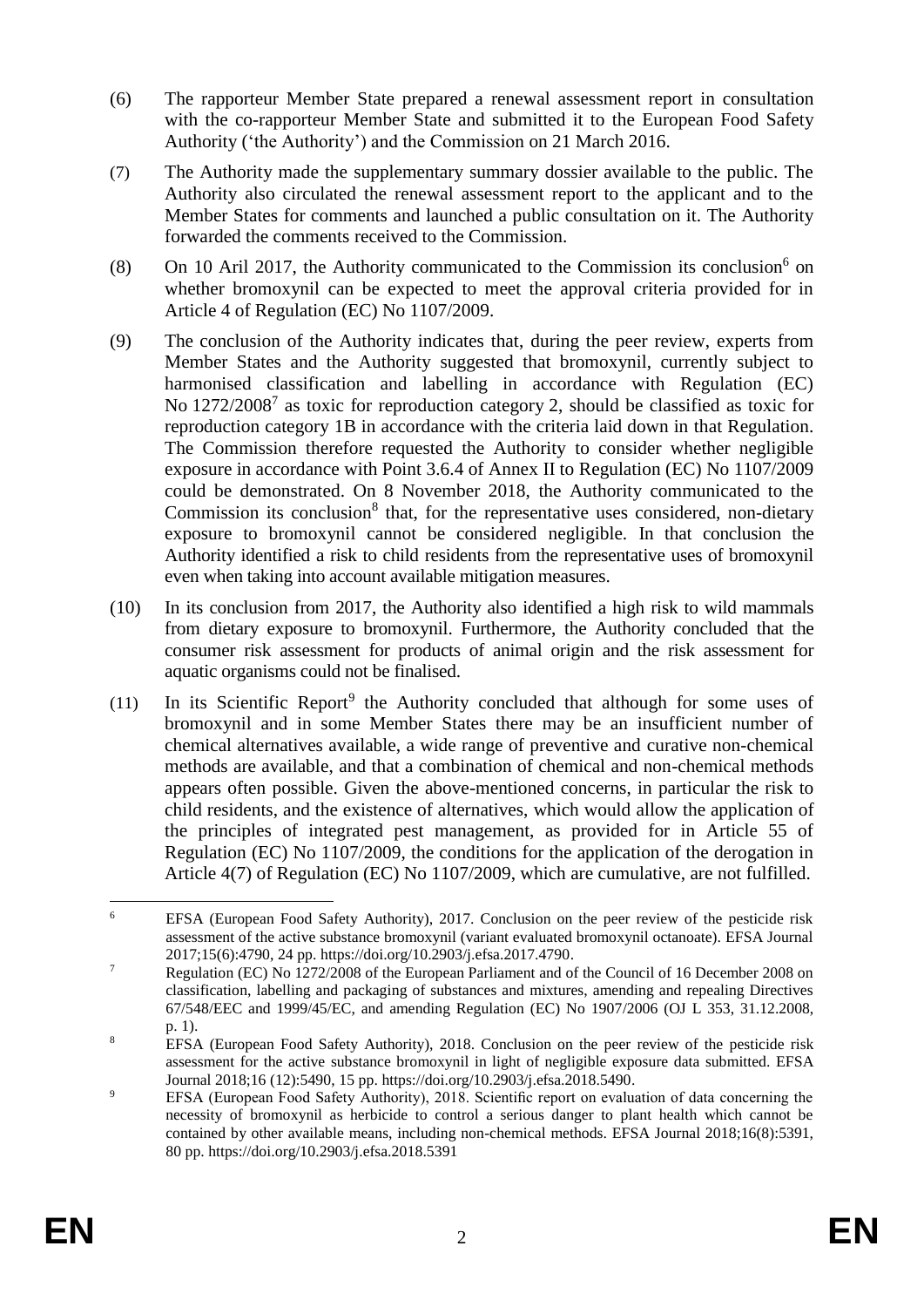- (12) The Commission invited the applicant to submit its comments on the conclusions of the Authority. Furthermore, in accordance with the third subparagraph of Article 14(1) of Implementing Regulation (EU) No 844/2012, the Commission invited the applicant to submit comments on the renewal report. The applicant submitted its comments, which have been carefully examined.
- (13) However, despite the arguments put forward by the applicant, the concerns regarding the active substance could not be eliminated.
- (14) Consequently, it has not been established with respect to one or more representative uses of at least one plant protection product that the approval criteria provided for in Article 4 of Regulation (EC) No 1107/2009 are satisfied. It is therefore appropriate not to renew the approval of the active substance bromoxynil in accordance with Article 20(1)(b) of that Regulation.
- (15) Implementing Regulation (EU) No 540/2011 should therefore be amended accordingly.
- (16) Member States should be given sufficient time to withdraw authorisations for plant protection products containing bromoxynil.
- (17) For plant protection products containing bromoxynil where Member States grant any grace period in accordance with Article 46 of Regulation (EC) No 1107/2009, that period should not exceed 12 months from the date of entry into force of this Regulation.
- (18) This Regulation does not prevent the submission of a further application for the approval of bromoxynil pursuant to Article 7 of Regulation (EC) No 1107/2009.
- (19) The measures provided for in this Regulation are in accordance with the opinion of the Standing Committee on Plants, Animals, Food and Feed,
- HAS ADOPTED THIS REGULATION:

#### *Article 1 Non-renewal of the approval of the active substance*

The approval of the active substance bromoxynil is not renewed.

### *Article 2*

### *Amendment to Implementing Regulation (EU) No 540/2011*

In Part A of the Annex to Implementing Regulation (EU) No 540/2011, row 85 on bromoxynil, is deleted.

#### *Article 3*

### *Transitional measures*

Member States shall withdraw authorisations for plant protection products containing bromoxynil as an active substance by … [*Office of Publications please insert date 6 months from the date of entry into force*].